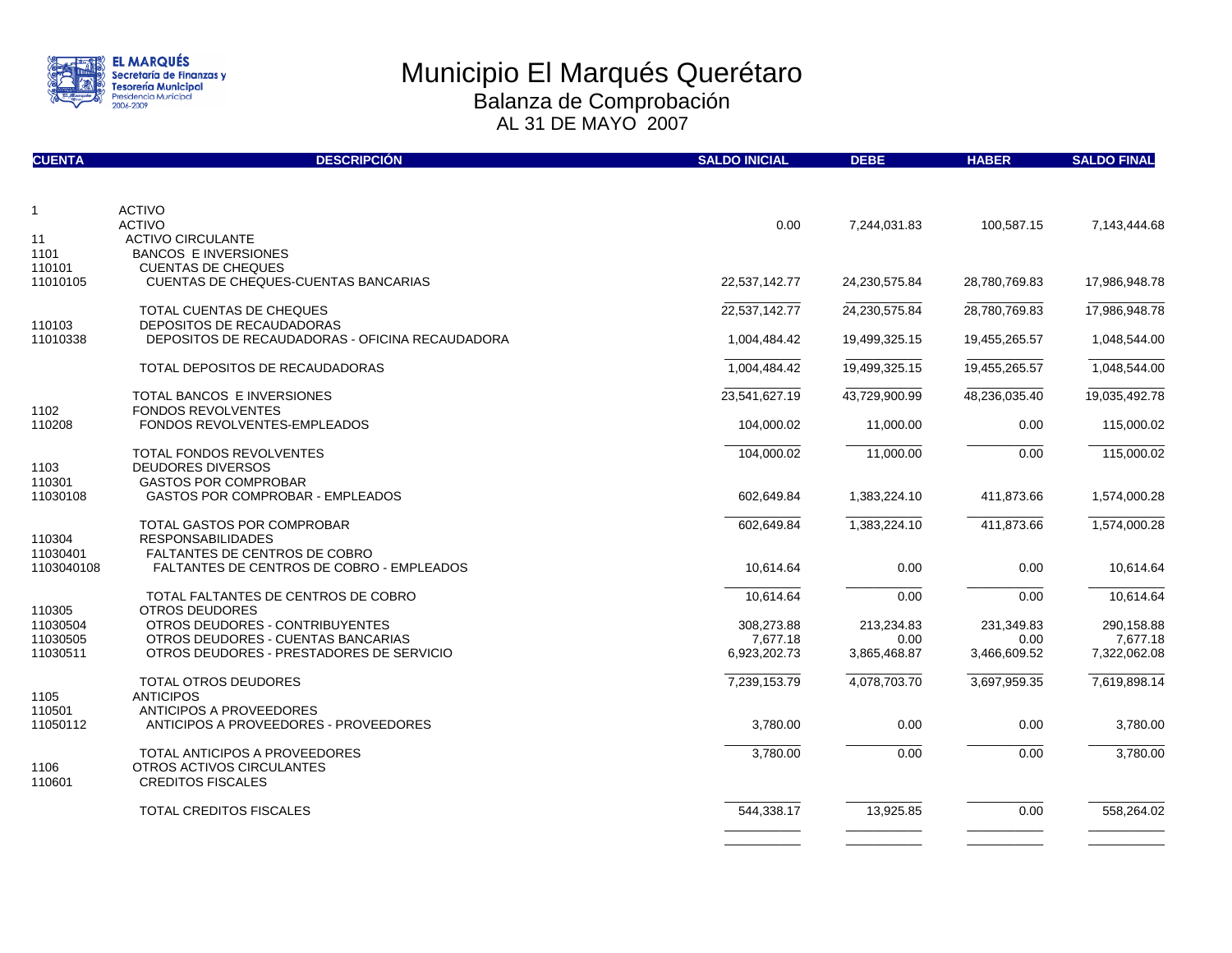

| <b>CUENTA</b>  | <b>DESCRIPCIÓN</b>                                              | <b>SALDO INICIAL</b>  | <b>DEBE</b>                   | <b>HABER</b>                | <b>SALDO FINAL</b>            |
|----------------|-----------------------------------------------------------------|-----------------------|-------------------------------|-----------------------------|-------------------------------|
|                |                                                                 |                       |                               |                             |                               |
|                | <b>TOTAL ACTIVO CIRCULANTE</b><br>TOTAL ACTIVO CIRCULANTE       | 0.00<br>32,046,163.65 | 7,244,031.83<br>49,216,754.64 | 100,587.15<br>52,345,868.41 | 7,143,444.68<br>28,917,049.88 |
| 12             | <b>ACTIVO FIJO</b>                                              |                       |                               |                             |                               |
| 1201           | <b>BIENES MUEBLES</b>                                           |                       |                               |                             |                               |
| 120101         | MOBILIARIO Y EQUIPO DE ADMINSTRACION                            |                       |                               |                             |                               |
|                | TOTAL MOBILIARIO Y EQUIPO DE ADMINSTRACION                      | 4,844,951.13          | 92,320.48                     | 0.00                        | 4,937,271.61                  |
| 120102         | MAQ. Y EQUIPO AGRO. INDUS. Y DE COMUNICACIÓN                    |                       |                               |                             |                               |
| 120103         | <b>VEHICULOS Y EQUIPO DE TRANSPORTE</b>                         |                       |                               |                             |                               |
| 120104         | EQUIPO E INSTRUMENTAL MEDICO                                    |                       |                               |                             |                               |
| 120105         | <b>HERRAMIENTAS Y REFACCIONES</b>                               |                       |                               |                             |                               |
| 1202<br>120201 | <b>BIENES INMUEBLES</b><br>BIENES INMUEBLES DEL DOMINIO PUBLICO |                       |                               |                             |                               |
|                |                                                                 |                       |                               |                             |                               |
|                | TOTAL BIENES INMUEBLES DEL DOMINIO PUBLICO                      | 79,184,705.09         | 0.00                          | 0.00                        | 79,184,705.09                 |
| 120202         | BIENES INMUEBLES DEL DOMINIO PRIVADO                            |                       |                               |                             |                               |
|                | <b>TOTAL ACTIVO FIJO</b>                                        | 107,452,937.63        | 147,596.18                    | 0.00                        | 107,600,533.81                |
| 13             | <b>ACTIVO DIFERIDO</b>                                          |                       |                               |                             |                               |
| 1302           | <b>DEPOSITOS EN GARANTIA</b>                                    |                       |                               |                             |                               |
| 130210         | <b>DEPOSITOS EN GARANTIA - OTROS</b>                            | 250.00                | 0.00                          | 0.00                        | 250.00                        |
|                | <b>TOTAL DEPOSITOS EN GARANTIA</b>                              | 250.00                | 0.00                          | 0.00                        | 250.00                        |
|                | TOTAL ACTIVO DIFERIDO                                           | 250.00                | 0.00                          | 0.00                        | 250.00                        |
|                |                                                                 |                       |                               |                             |                               |
|                | <b>TOTAL ACTIVO</b>                                             | 0.00                  | 7,244,031.83                  | 100,587.15                  | 7,143,444.68                  |
|                | <b>TOTAL ACTIVO</b>                                             | 139,499,351.28        | 49,364,350.82                 | 52,345,868.41               | 136,517,833.69                |
|                |                                                                 |                       |                               |                             |                               |
| $\overline{2}$ | PASIVO Y PATRIMONIO<br>PASIVO Y PATRIMONIO                      | 0.00                  | 125,624.90                    | 7,269,069.58                | 7,143,444.68                  |
| 21             | PASIVO A CORTO PLAZO                                            |                       |                               |                             |                               |
| 2101           | <b>CUENTAS POR PAGAR</b>                                        |                       |                               |                             |                               |
| 210101         | <b>CUENTAS POR PAGAR PROGRAMADAS</b>                            |                       |                               |                             |                               |
| 21010101       | CUENTAS POR PAGAR PROGRAMADAS - APOYOS                          | 93,571.10             | 2,453,870.83                  | 2,442,370.83                | 82,071.10                     |
| 21010103       | CUENTAS POR PAGAR PROGRAMADAS - CONTRATISTAS                    | 505,156.15            | 3,979,916.21                  | 3,668,657.54                | 193,897.48                    |
| 21010104       | CUENTAS POR PAGAR PROGRAMADAS - CONTRIBUYENTES                  | 317.70                | 2,040.00                      | 2,040.00                    | 317.70                        |
| 21010106       | CUENTAS POR PAGAR PROGRAMADAS - DEPENDENCIAS EXTERNAS           | 11,925,405.37         | 175,244.00                    | 175,244.00                  | 11,925,405.37                 |
| 21010108       | <b>CUENTAS POR PAGAR PROGRAMADAS - EMPLEADOS</b>                | 22,428.23             | 6,429,906.31                  | 6,408,222.20                | 744.12                        |
| 21010109       | <b>CUENTAS POR PAGAR PROGRAMADAS - ORGANISMOS SUBSIDIADOS</b>   | 0.00                  | 20,250.00                     | 20,250.00                   | 0.00                          |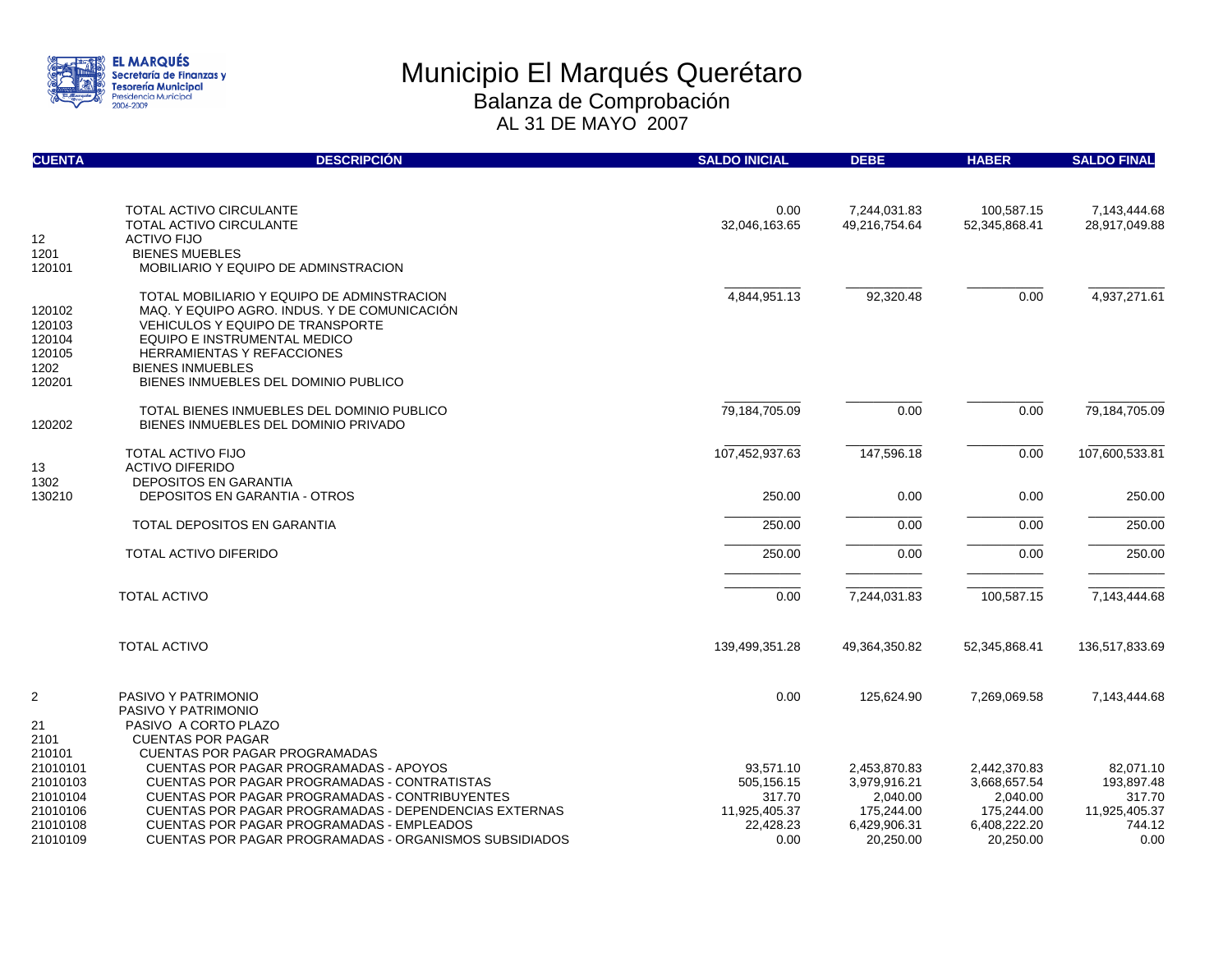

| <b>CUENTA</b>                                                                                             |                                                                         | <b>DESCRIPCIÓN</b>                                                                                                                                                                                                                                           | <b>SALDO INICIAL</b>                                    | <b>DEBE</b>                                                            | <b>HABER</b>                                                                               | <b>SALDO FINAL</b>                                     |
|-----------------------------------------------------------------------------------------------------------|-------------------------------------------------------------------------|--------------------------------------------------------------------------------------------------------------------------------------------------------------------------------------------------------------------------------------------------------------|---------------------------------------------------------|------------------------------------------------------------------------|--------------------------------------------------------------------------------------------|--------------------------------------------------------|
|                                                                                                           |                                                                         |                                                                                                                                                                                                                                                              |                                                         |                                                                        |                                                                                            |                                                        |
| 21010110<br>21010111<br>21010112<br>21010114<br>21010119                                                  |                                                                         | <b>CUENTAS POR PAGAR PROGRAMADAS - OTROS</b><br>CUENTAS POR PAGAR PROGRAMADAS - PRESTADORES DE SERVICIO<br><b>CUENTAS POR PAGAR PROGRAMADAS - PROVEEDORES</b><br><b>CUENTAS POR PAGAR PROGRAMADAS - RENTAS</b><br>CUENTAS POR PAGAR PROGRAMADAS - EVENTUALES | 5,312,151.12<br>55.692.62<br>409,179.18<br>0.00<br>0.00 | 1,639,375.23<br>3,011,710.10<br>3,156,937.11<br>32,900.00<br>43,672.50 | 1,639,375.23<br>2,973,955.19<br>2,792,277.25<br>32,900.00<br>43,672.50                     | 5,312,151.12<br>17,937.71<br>44,519.32<br>0.00<br>0.00 |
| 210102<br>21010201<br>2101020101                                                                          | <b>RETENCIONES A EMPLEADOS</b>                                          | TOTAL CUENTAS POR PAGAR PROGRAMADAS<br><b>CUENTAS POR PAGAR ACUMULADAS</b><br>RETENCIONES FISCALES A EMPLEADOS                                                                                                                                               | 18,323,901.47                                           | 20,945,822.29                                                          | 20,198,964.74                                                                              | 17,577,043.92                                          |
| 2101020102<br>2101020103<br>2101020104<br>2101020105<br>21010202                                          | <b>PRESTAMOS</b><br><b>CUOTAS SINDICALES</b><br>APORTACIONES PATRONALES | TOTAL RETENCIONES FISCALES A EMPLEADOS<br>RETENCIONES POR PRESTACIONES<br>DESCUENTOS A TRABAJADORES                                                                                                                                                          | 17,063,618.33                                           | 0.00                                                                   | 656,167.31                                                                                 | 17,719,785.64                                          |
| 21010203<br>2101020301<br>2101020302<br>2101020303<br>21010204<br>2101020401<br>210102040138<br>45,357.42 | OTRAS RETENCIONES<br>RETENCIONES OBRA PUBLICA                           | TOTAL APORTACIONES PATRONALES<br>RETENCIONES FISCALES A TERCEROS<br>RETENCIONES POR MULTAS FEDERALES NO FISCALES<br>OBLIGACIONES DE LEY DE INGRESOS<br>SOBRANTES DE CENTROS DE COBRO<br>SOBRANTES DE CENTROS DE COBRO - OFICINA RECAUDADORA                  | $-7,318.65$                                             | 0.00<br>45.357.42                                                      | 0.00<br>519.15                                                                             | $-7,318.65$<br>519.15                                  |
| 21010205<br>2101020501                                                                                    | DOCUMENTOS POR PAGAR                                                    | TOTAL SOBRANTES DE CENTROS DE COBRO<br>DOCUMENTOS POR PAGAR A LA INICIATIVA PRIVADA                                                                                                                                                                          | 45.357.42                                               | 519.15                                                                 | 519.15                                                                                     | 45.357.42                                              |
| 210102050104                                                                                              | LADO)                                                                   | CUENTAS ACUMULADAS PROVEEDORES Y ACREEDORES EJERCIDAS (DETAL                                                                                                                                                                                                 |                                                         |                                                                        |                                                                                            |                                                        |
| 2101020501040<br>ACREEDORES EJERCIDAS (DETAL<br>2101020501040                                             |                                                                         |                                                                                                                                                                                                                                                              | LADO) - APOYOS<br>26,801.20<br>LADO) - CONTRATISTAS     | 26,801.20                                                              | <b>CUENTAS ACUMULADAS PROVEEDORES Y</b><br>0.00<br><b>CUENTAS ACUMULADAS PROVEEDORES Y</b> | 0.00                                                   |
| ACREEDORES EJERCIDAS (DETAL                                                                               |                                                                         |                                                                                                                                                                                                                                                              | 26.111.83                                               |                                                                        | 10.750.00                                                                                  | 0.00                                                   |
| 2101020501040                                                                                             |                                                                         |                                                                                                                                                                                                                                                              | LADO) - EMPLEADOS                                       |                                                                        | CUENTAS ACUMULADAS PROVEEDORES Y                                                           |                                                        |
| ACREEDORES EJERCIDAS (DETAL                                                                               |                                                                         |                                                                                                                                                                                                                                                              | 19.910.81<br>LADO) - PRESTADORES DE SERVICIO            | 0.00                                                                   | 0.00                                                                                       | 19,910.81                                              |
| 2101020501041<br>ACREEDORES EJERCIDAS (DETAL                                                              |                                                                         |                                                                                                                                                                                                                                                              | 31.985.52                                               | <b>CUENTAS ACUMULADAS PROVEEDORES Y</b><br>31,985.53                   | 15,000.02                                                                                  |                                                        |
| 2101020501041<br>306,091.63                                                                               |                                                                         | <b>CUENTAS ACUMULADAS PROVEEDORES Y ACREEDORES (DETALLADO)</b>                                                                                                                                                                                               | 15.000.01                                               | 306.091.63                                                             | 0.00                                                                                       | 0.00                                                   |
| 2101020501041                                                                                             |                                                                         |                                                                                                                                                                                                                                                              | LADO) - RENTAS                                          |                                                                        | CUENTAS ACUMULADAS PROVEEDORES Y                                                           |                                                        |
| ACREEDORES EJERCIDAS (DETAL                                                                               |                                                                         |                                                                                                                                                                                                                                                              | 5,950.00                                                | 0.00                                                                   | 0.00                                                                                       | 5,950.00                                               |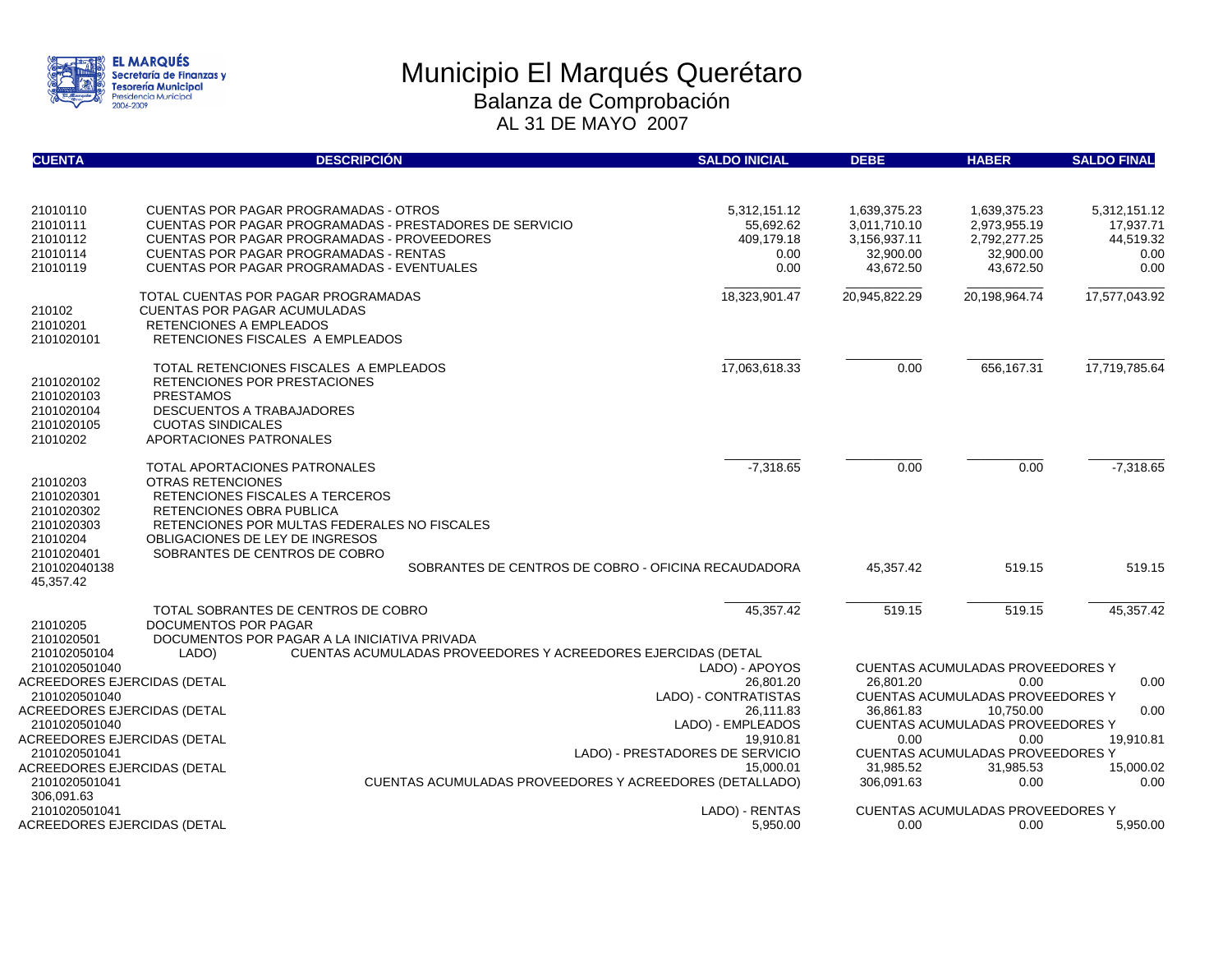

| <b>CUENTA</b>                                |                                                                                                           | <b>DESCRIPCIÓN</b><br><b>SALDO INICIAL</b>                  | <b>DEBE</b>                  | <b>HABER</b>                                    | <b>SALDO FINAL</b>            |
|----------------------------------------------|-----------------------------------------------------------------------------------------------------------|-------------------------------------------------------------|------------------------------|-------------------------------------------------|-------------------------------|
| 2101020501041<br>ACREEDORES EJERCIDAS (DETAL |                                                                                                           | LADO) - MÉDICOS<br>1,725.00                                 | 0.00                         | <b>CUENTAS ACUMULADAS PROVEEDORES Y</b><br>0.00 | 1,725.00                      |
|                                              |                                                                                                           |                                                             |                              |                                                 |                               |
|                                              | (DETALLADO)<br>348,677.46                                                                                 | TOTAL CUENTAS ACUMULADAS PROVEEDORES Y ACREEDORES EJERCIDAS | 401,590.48                   | 95,648.55                                       | 42,735.53                     |
| 210102050107<br>2101020501070<br>3,004.22    | <b>ACREEDORES VARIOS</b>                                                                                  | <b>ACREEDORES VARIOS - EMPLEADOS</b>                        | 3,004.22                     | 0.00                                            | 0.00                          |
| 2101020501071<br>5,517,340.87                |                                                                                                           | <b>ACREEDORES VARIOS - OTROS</b>                            | 6,517,340.87                 | 1,000,000.00                                    | 0.00                          |
| 21010206                                     | TOTAL ACREEDORES VARIOS<br><b>FONDOS AJENOS</b>                                                           | 6,520,345.09                                                | 1,000,000.00                 | 0.00                                            | 5,520,345.09                  |
|                                              | <b>TOTAL FONDOS AJENOS</b>                                                                                | 316,615.13                                                  | 20,968.19                    | 9,136.13                                        | 304,783.07                    |
|                                              | TOTAL CUENTAS POR PAGAR                                                                                   | 44,223,537.78                                               | 23,117,149.31                | 22,036,760.38                                   | 43, 143, 148.85               |
| 23<br>2301                                   | TOTAL PASIVO A CORTO PLAZO<br>TOTAL PASIVO A CORTO PLAZO<br><b>HACIENDA PUBLICA</b><br><b>RESULTADOS</b>  | 0.00<br>44,223,537.78                                       | 117,374.90<br>23,117,149.31  | 688,359.85<br>22,036,760.38                     | 570,984.95<br>43, 143, 148.85 |
| 2302                                         | <b>TOTAL RESULTADOS</b><br>PATRIMONIO MUNICIPAL                                                           | -11,927,348.46                                              | 19,844,823.56                | 17,796,098.72                                   | -13,976,073.30                |
|                                              | TOTAL HACIENDA PUBLICA<br>TOTAL HACIENDA PUBLICA                                                          | 0.00<br>95,275,813.50                                       | 8,250.00<br>19,844,823.56    | 6,580,709.73<br>17,943,694.90                   | 6,572,459.73<br>93,374,684.84 |
|                                              | TOTAL PASIVO Y PATRIMONIO                                                                                 | 0.00                                                        | 125,624.90                   | 7,269,069.58                                    | 7,143,444.68                  |
|                                              | TOTAL PASIVO Y PATRIMONIO                                                                                 | 139,499,351.28                                              | 42,961,972.87                | 39,980,455.28                                   | 136,517,833.69                |
| 3                                            | <b>EGRESOS</b><br><b>EGRESOS</b>                                                                          | 0.00                                                        | 8,250.00                     | 8,250.00                                        | 0.00                          |
| 31<br>3101<br>310101<br>310102               | <b>GASTO CORRIENTE</b><br><b>COSTO DIRECTO</b><br><b>SERVICIOS PERSONALES</b><br>MATERIALES Y SUMINISTROS | 0.00<br>0.00                                                | 6,785,431.11<br>1,458,982.21 | 6,785,431.11<br>1,458,982.21                    | 0.00<br>0.00                  |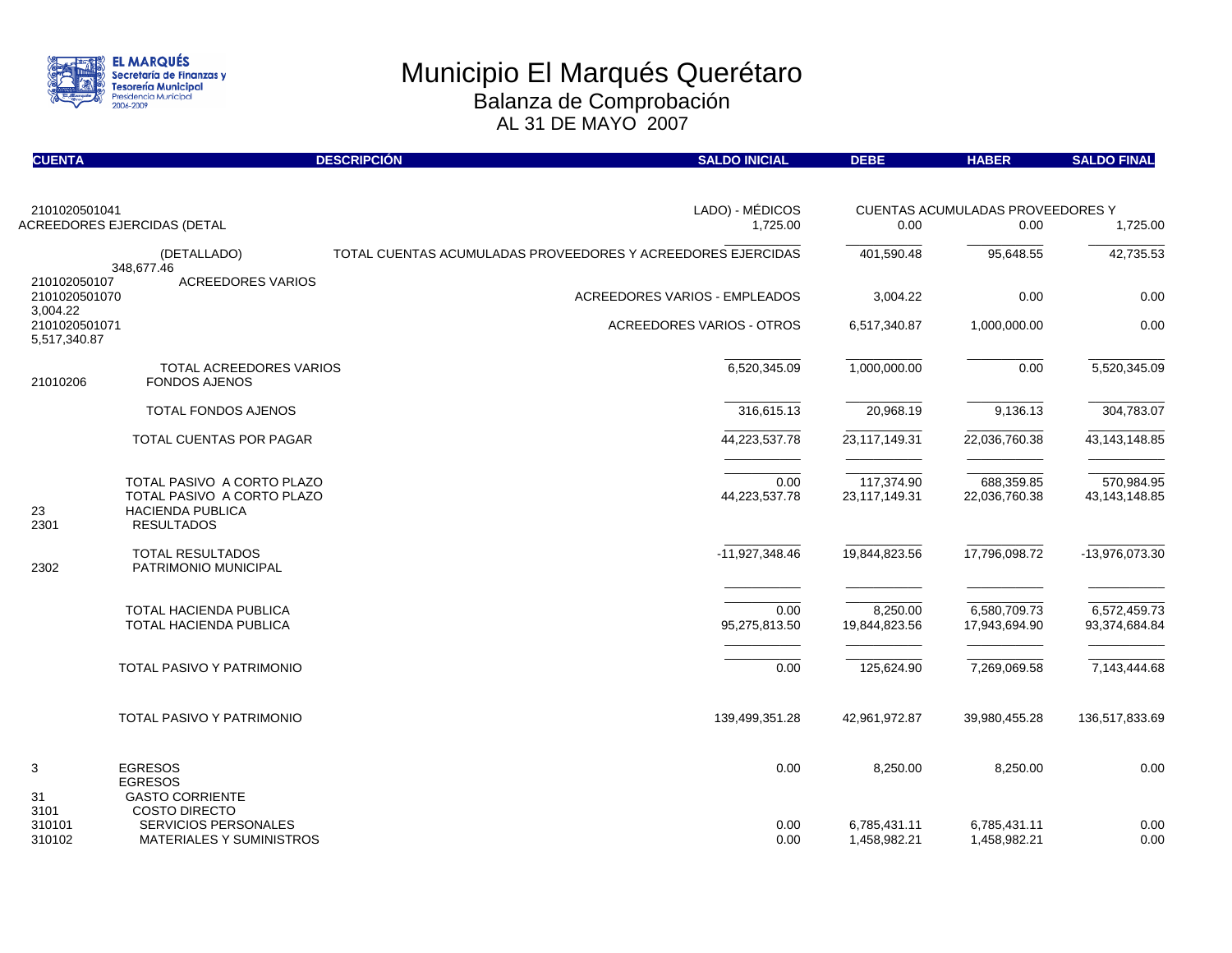

| <b>CUENTA</b> | <b>DESCRIPCIÓN</b>                                     | <b>SALDO INICIAL</b> | <b>DEBE</b>                  | <b>HABER</b>                 | <b>SALDO FINAL</b> |
|---------------|--------------------------------------------------------|----------------------|------------------------------|------------------------------|--------------------|
| 310103        | <b>SERVICIOS GENERALES</b>                             | 0.00                 | 3,029,726.41                 | 3,029,726.41                 | 0.00               |
|               |                                                        |                      |                              |                              |                    |
| 3103          | <b>TOTAL COSTO DIRECTO</b><br><b>TRANSFERENCIAS</b>    | 0.00                 | 11,274,139.73                | 11,274,139.73                | 0.00               |
| 310304        | <b>TRANSFERENCIAS</b>                                  | 0.00                 | 3,350,628.67                 | 3,350,628.67                 | 0.00               |
|               | TOTAL TRANSFERENCIAS                                   | 0.00                 | 3,350,628.67                 | 3,350,628.67                 | 0.00               |
|               | <b>TOTAL GASTO CORRIENTE</b>                           | 0.00                 | 8,250.00                     | 8,250.00                     | 0.00               |
|               | <b>TOTAL GASTO CORRIENTE</b>                           | 0.00                 | 14,624,768.40                | 14,624,768.40                | 0.00               |
| 32<br>3201    | <b>CAPITAL</b><br>BIENES MUEBLES E INMUEBLES (EGRESOS) | 0.00                 | 147,596.18                   | 147,596.18                   | 0.00               |
| 3206          | <b>INVERSION PUBLICA</b>                               | 0.00                 | 5,072,458.98                 | 5,072,458.98                 | 0.00               |
|               | <b>TOTAL CAPITAL</b>                                   | 0.00                 | 5,220,055.16                 | 5,220,055.16                 | 0.00               |
|               | <b>TOTAL CAPITAL</b>                                   | 0.00                 | 5,220,055.16                 | 5,220,055.16                 | 0.00               |
|               | <b>TOTAL EGRESOS</b>                                   | 0.00                 | 8,250.00                     | 8,250.00                     | 0.00               |
|               |                                                        |                      |                              |                              |                    |
|               | <b>TOTAL EGRESOS</b>                                   | 0.00                 | 19,844,823.56                | 19,844,823.56                | 0.00               |
| 4             | <b>INGRESOS</b>                                        |                      |                              |                              |                    |
| 41            | <b>INGRESOS</b><br><b>INGRESOS PRESUPUESTALES</b>      | 0.00                 | 6,580,709.73                 | 6,580,709.73                 | 0.00               |
| 4101          | <b>IMPUESTOS</b>                                       | 0.00                 | 2,065,416.85                 | 2,065,416.85                 | 0.00               |
| 4102          | <b>DERECHOS</b>                                        | 0.00                 | 2,629,146.50                 | 2,629,146.50                 | 0.00               |
| 4103          | <b>PRODUCTOS</b>                                       | 0.00                 | 55,026.87                    | 55,026.87                    | 0.00               |
| 4104          | <b>APROVECHAMIENTOS</b>                                | 0.00                 | 483,560.47                   | 483,560.47                   | 0.00               |
| 4105<br>4106  | <b>PARTICIPACIONES</b><br>APORTACIONES FEDERALES       | 0.00<br>0.00         | 7,545,535.00<br>4,284,274.00 | 7,545,535.00<br>4,284,274.00 | 0.00<br>0.00       |
| 4107          | INGRESOS EXTRAORDINARIOS                               | 0.00                 | 725,606.53                   | 725,606.53                   | 0.00               |
|               |                                                        |                      |                              |                              |                    |
|               |                                                        |                      |                              |                              |                    |
|               | TOTAL INGRESOS PRESUPUESTALES                          | 0.00                 | 6,580,709.73                 | 6,580,709.73                 | 0.00               |
|               | TOTAL INGRESOS PRESUPUESTALES                          | 0.00                 | 17,788,566.22                | 17,788,566.22                | 0.00               |
|               | TOTAL INGRESOS PRESUPUESTALES                          | 0.00                 | 17,788,566.22                | 17,788,566.22                | 0.00               |
|               |                                                        |                      |                              |                              |                    |

\_\_\_\_\_\_\_\_\_\_\_ \_\_\_\_\_\_\_\_\_\_\_ \_\_\_\_\_\_\_\_\_\_\_ \_\_\_\_\_\_\_\_\_\_\_